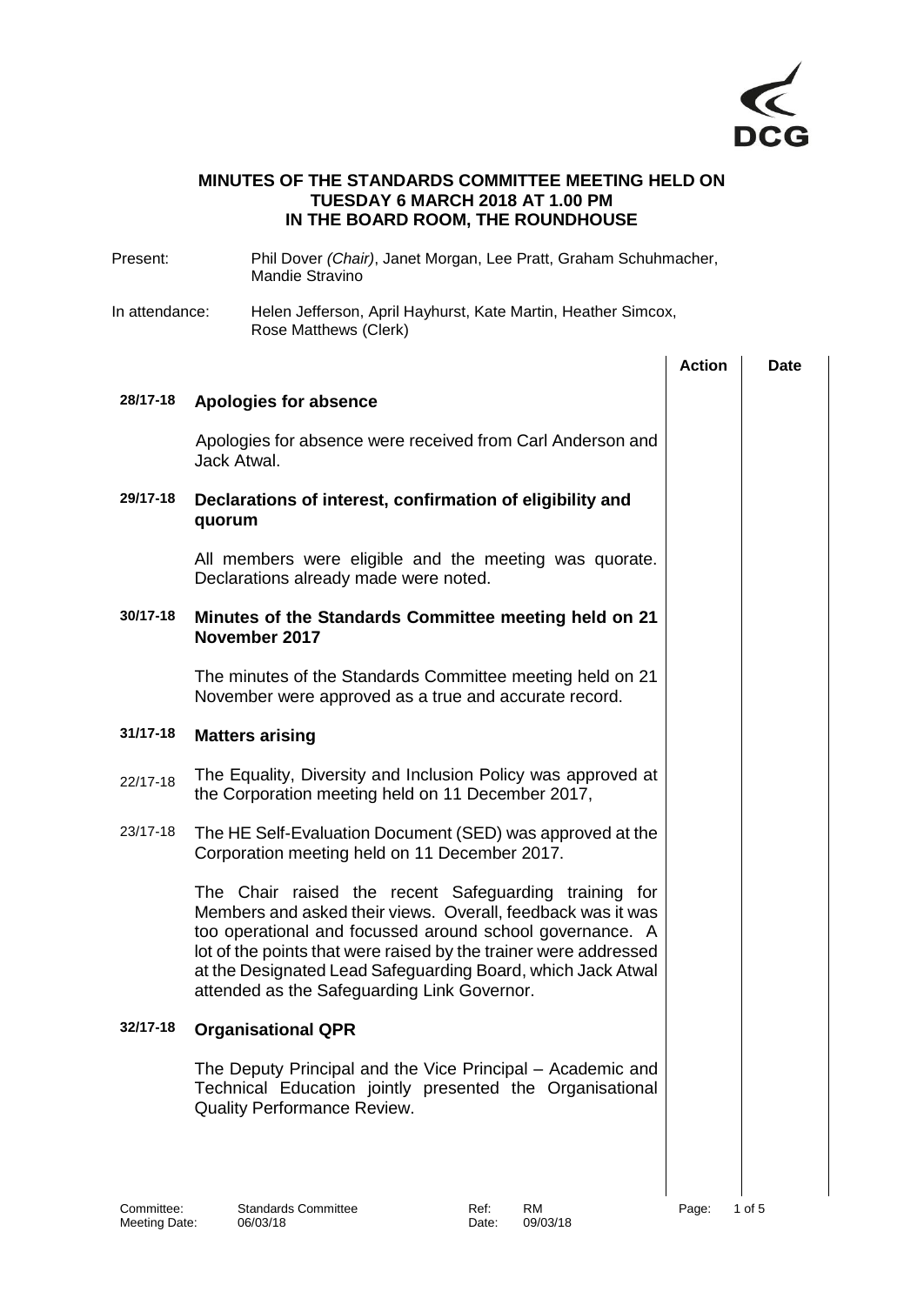### Effectiveness of Leadership and Management

The Deputy Principal shared details of the Rapid Improvement Panels which were now taking place, the report indicated there were 12 in total. Graham Schumacher questioned the rationale for the panels, which were not only for those requiring improvement, but also for provision that could be seen to be coasting, for example, an area consistently achieving a grade 2 SAR – why were they not moving to outstanding. The purpose of the meetings was for the Executive to provide scrutiny, but also support on the journey to outstanding. Graham suggested a different title be used for those areas that weren't in special measures, such as 'Continuous Improvement Panels', which was a more accurate description.

The Teaching and Learning Strategy had been enacted to improve all areas of teaching including apprenticeship provision with a raft of CPD and interventions implemented, an example was quoted from the student feedback at Pizza with the Principal, on essays and assignments feedback.

The Teacher scorecard had been revised with close monitoring of target setting and tracking of student progress. This enabled the teams to intervene and should lead to better progression and higher grades.

Some attendance and retention initiatives had been implemented and these had come through the Rapid Improvement Panels and allowed the sharing of good practice.

The Director of Maths had been appointed to also oversee cross-College English and a new Quality Director would be starting in May. A new Sales Director had already commenced.

#### Quality of Teaching, Learning and Assessment

Apprentices on programme who had completed the teaching and learning survey indicated teaching, learning and assessment had become embedded and reflected what they were doing on a daily basis.

The Vice Principal said this reflected different ways of learning and the team had been scrutinising what worked where and how they could intervene.

The Committee Chair asked how the scorecard had been changed. The Vice Principal explained the scorecard was a compliance model, but with targets, so it could be regulated and flagged, this has been widened to indicate those who had met, exceeded or who were below target. The scorecard did not measure the outcome of students. The Vice Principal confirmed the qualitative measures would come to this Committee when finalised.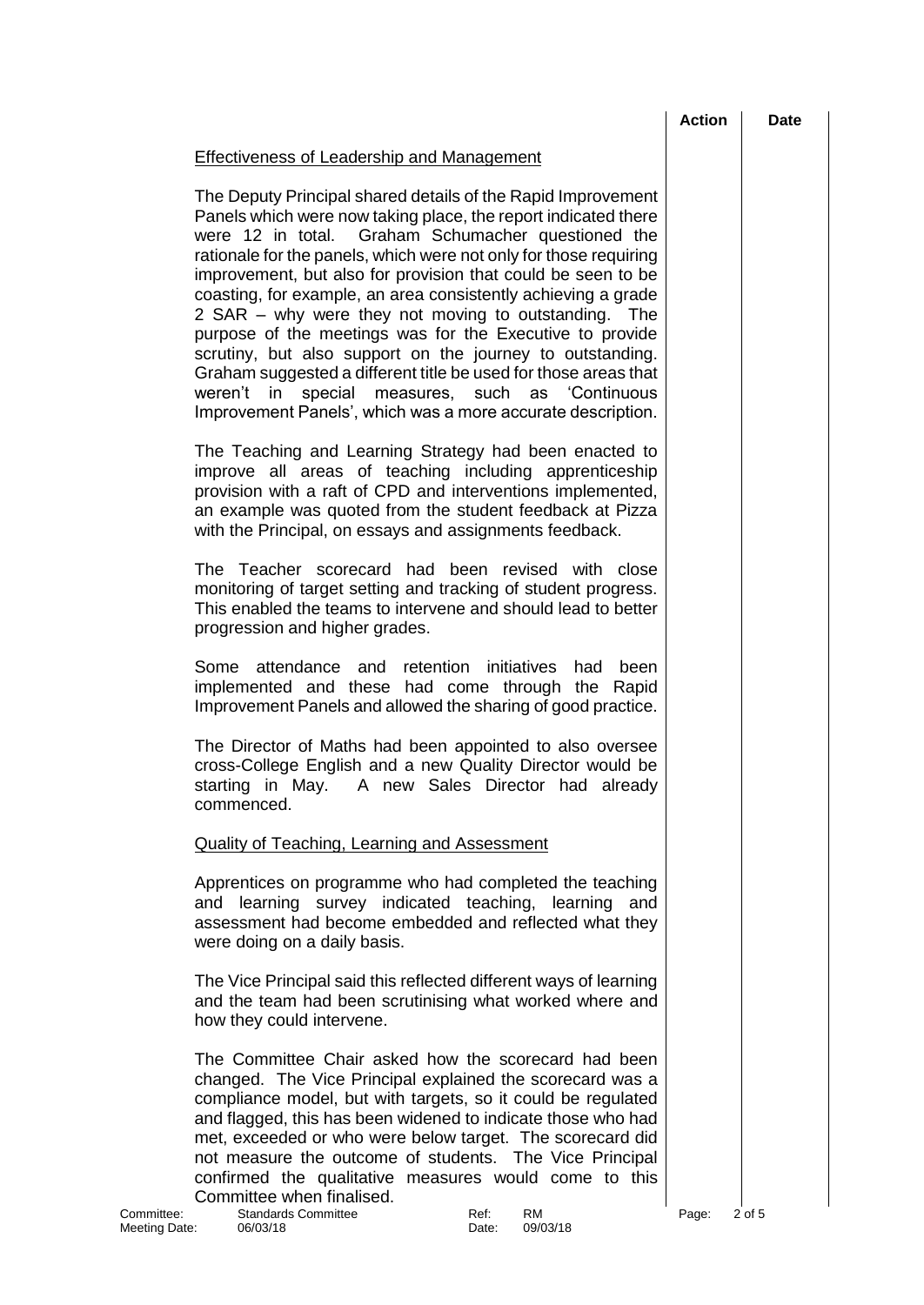|                                                                                                                                                                                                                                                                                                                                                            | <b>Action</b> | <b>Date</b> |
|------------------------------------------------------------------------------------------------------------------------------------------------------------------------------------------------------------------------------------------------------------------------------------------------------------------------------------------------------------|---------------|-------------|
| <b>Personal Development, Behaviour and Welfare</b>                                                                                                                                                                                                                                                                                                         |               |             |
| This area was a real area of strength for the College in terms<br>of the activities carried out.                                                                                                                                                                                                                                                           |               |             |
| A brief summary of the safeguarding disclosures was<br>presented, this was slightly down on last year but there was<br>no difference in terms of the themes from the previous years<br>with a high level of mental health issues as a key theme.                                                                                                           |               |             |
| The Head of Ilkeston and Student Support Services said there<br>had been further referrals since the report had been written<br>and the training for staff had been strengthened, she added<br>the national agenda related to upskilling existing staff. A lot of<br>training had been carried out on health services and local<br>forums had been set up. |               |             |
| Exclusions and<br>behaviour were<br>discussed<br>the<br>and<br>interventions in place both within the College<br>and<br>collaboratively with the community were highlighted.                                                                                                                                                                               |               |             |
| 81% of full time students had obtained work experience. The<br>Chair asked how the figure compared against last year or<br>other colleges. The Deputy Principal agreed to investigate<br>and feedback.                                                                                                                                                     | AH            | 12/06/18    |
| <b>Organisational Data Dashboard</b>                                                                                                                                                                                                                                                                                                                       |               |             |
| The Deputy Principal shared the revised Organisational Data<br>Dashboard. This document was still being refined and a final<br>version should be available for the next meeting.<br>The<br>document has been automated to pull the data directly from<br>the central source and ensuring it was much more accurate<br>and timely.                          |               |             |
| The figures for progress, destinations, employer satisfaction<br>and learner satisfaction would be included on the final version.                                                                                                                                                                                                                          |               |             |
| Janet Morgan questioned the provider average figures, but<br>these were expected around May/June.                                                                                                                                                                                                                                                          |               |             |
| She also queried the figure for destinations, was it 99%<br>achieved a positive destination, it was confirmed it was.                                                                                                                                                                                                                                      |               |             |
| The Deputy Principal explained the managers were all using<br>the same targets, it was much more consistent and controlled<br>in terms of monitoring continuous improvement.                                                                                                                                                                               |               |             |
| A discussion took place in relation to the in-year data and<br>Janet Morgan suggested only the in-year measures be<br>presented to the Board.                                                                                                                                                                                                              |               |             |
| RM<br><b>Standards Committee</b><br>Ref:<br>Meeting Date:<br>06/03/18<br>09/03/18<br>Date:                                                                                                                                                                                                                                                                 | Page:         | 3 of 5      |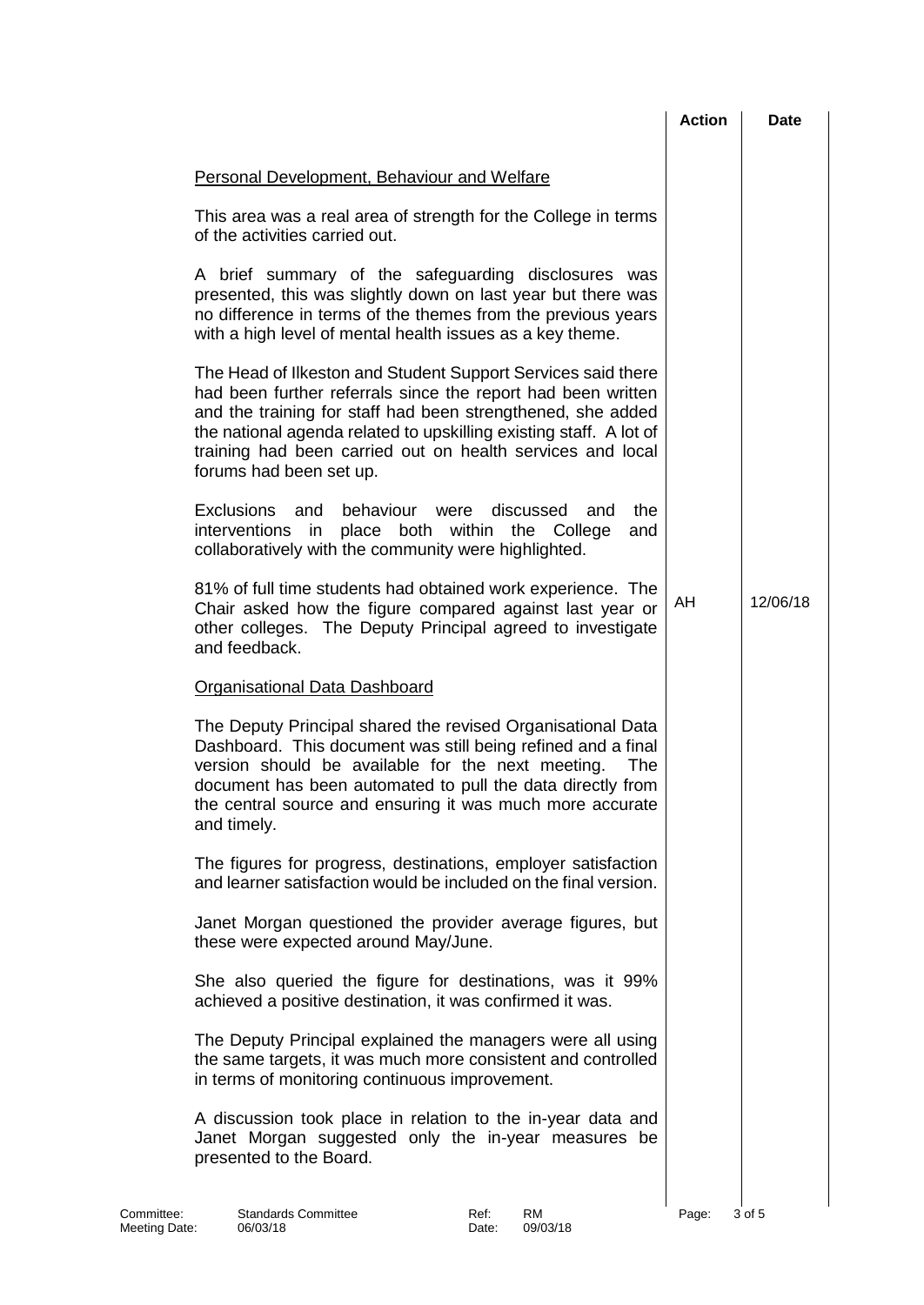|                                                                                                                                                                                                                                                                                                                                 | <b>Action</b> | <b>Date</b> |
|---------------------------------------------------------------------------------------------------------------------------------------------------------------------------------------------------------------------------------------------------------------------------------------------------------------------------------|---------------|-------------|
| The in-year measures were attendance and retention and<br>those areas highlighted in the QPR were those falling below<br>target. Interventions were taking place in the areas, in addition<br>to the Rapid Improvement Panels and performance<br>management was also carried out.                                               |               |             |
| Graham Schuhmacher commented on the 90% attendance<br>target and said as a floor target it should be 100%. It was<br>noted most academies achieved well over 90%.                                                                                                                                                               |               |             |
| Janet Morgan asked if a table could be included in the QPR<br>report (reporting by exception) listing those areas well above<br>target, but also those at the opposite end.                                                                                                                                                     | AH            | 12/06/18    |
| The Deputy Principal said in terms of attendance the target<br>was easy to place in some areas, but highlighted Transitions,<br>which was incredibly low and 90% therefore was not realistic.<br>Graham said that at some point they would transition to<br>employment and that target needed to be embedded.                   |               |             |
| Reviewing the Adult Learning programmes, it was noted the<br>provision was high volume with retention above target.                                                                                                                                                                                                             |               |             |
| Looking at Apprenticeship provision, Janet Morgan asked why<br>the College was behind on the provider average for 16-18.<br>The Deputy Principal explained this related to four year<br>programmes, a whole cohort of apprentices moved from the<br>apprenticeship programme to HNCs/HNDs which<br>had<br>impacted the figures. |               |             |
| Lee Pratt asked if the figures would change when the new<br>framework was introduced. The Deputy Principal explained<br>the report would be split with some on the standards and some<br>on the frameworks and there would be two sets of data.                                                                                 |               |             |
| A discussion took place with regard to apprentices being<br>employed. The Chair asked if early leaver destination data<br>could be presented at the next meeting of this Committee.                                                                                                                                             | AH.           | 12/06/18    |
| Appendix A - GCSE and Functional Skills English: Study<br><b>Programme Students</b>                                                                                                                                                                                                                                             |               |             |
| The Chief Executive said there was an overwhelmingly<br>positive response from students at the recent Pizza with the<br>Principal with regard to English and maths.                                                                                                                                                             |               |             |
| The Deputy CEO said the appointment of the Director of Maths<br>to also cover English had provided strength. The Director was<br>reviewing what worked internally and externally and had an<br>appetite to further engage with schools.                                                                                         |               |             |